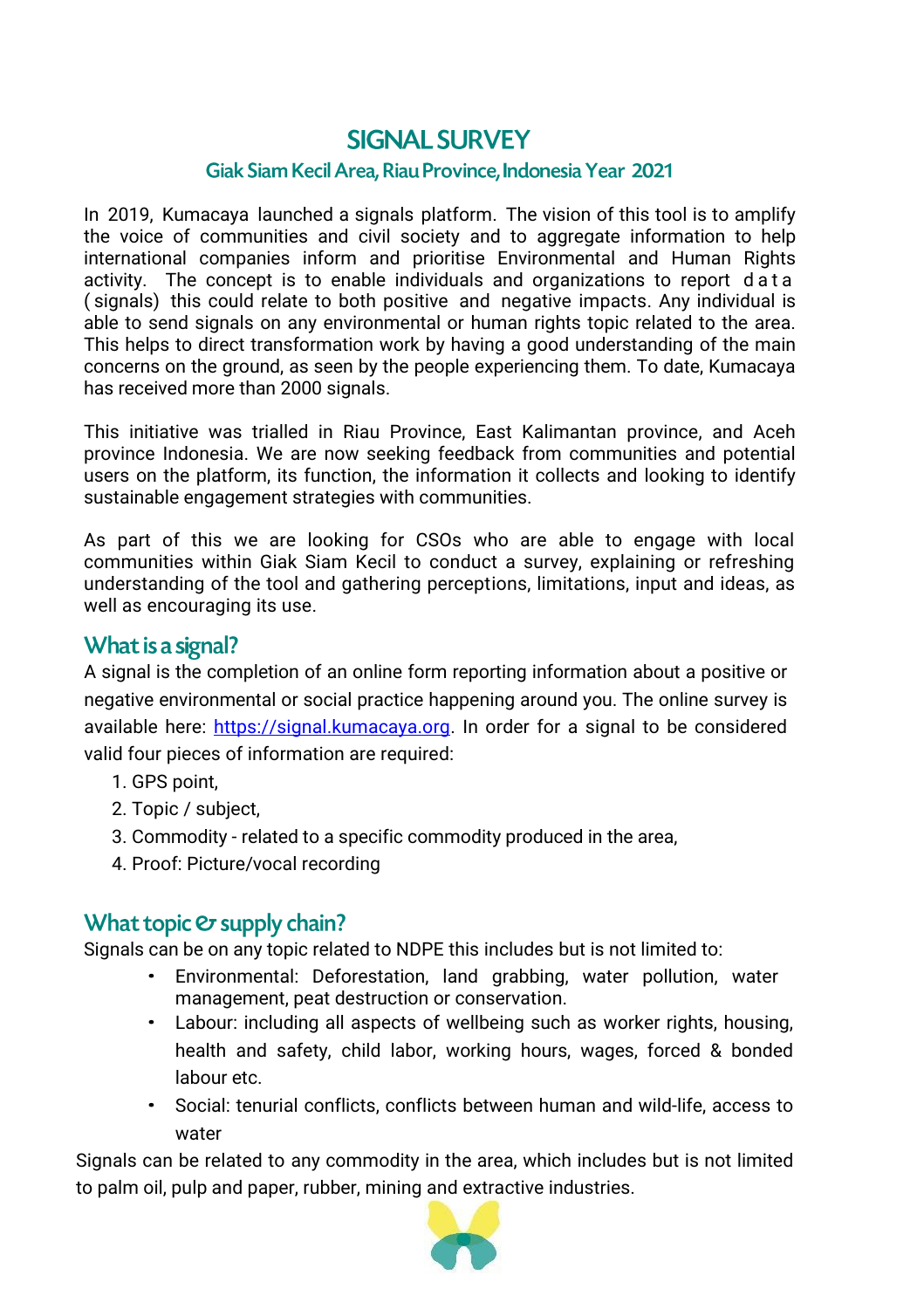## Where?

Community surveys should be conducted in to Giak Siam Kecil, in the province of Riau in Indonesia, (see map below).



# Proposal

Proposal submissions are welcome from any organisation with the capacity to engage with local communities. Proposals will be evaluated based on the strength of the engagement plan, the methodology put forward for the survey and the capacity of the organisation to deliver.

### **Tasks**

- Engaged with communities, understand the organisational structure in GSK Area, identify local organisations, others stakeholders and points of contact.
- Introduce/refresh the signals tools to communities, local organizations and others stakeholder and encourage the completion of signals by submitting issue from the ground
- Gather feedback, barriers to use, ideas and suggestions from community, local organizations and other stakeholders. Specifically, the following questions should be covered.
	- o What is your opinion of the Kumacaya Signals tool as a form of participatory monitoring for social and environmental concerns?
	- o Would you use such a tool? If not, why not? What form of engagement

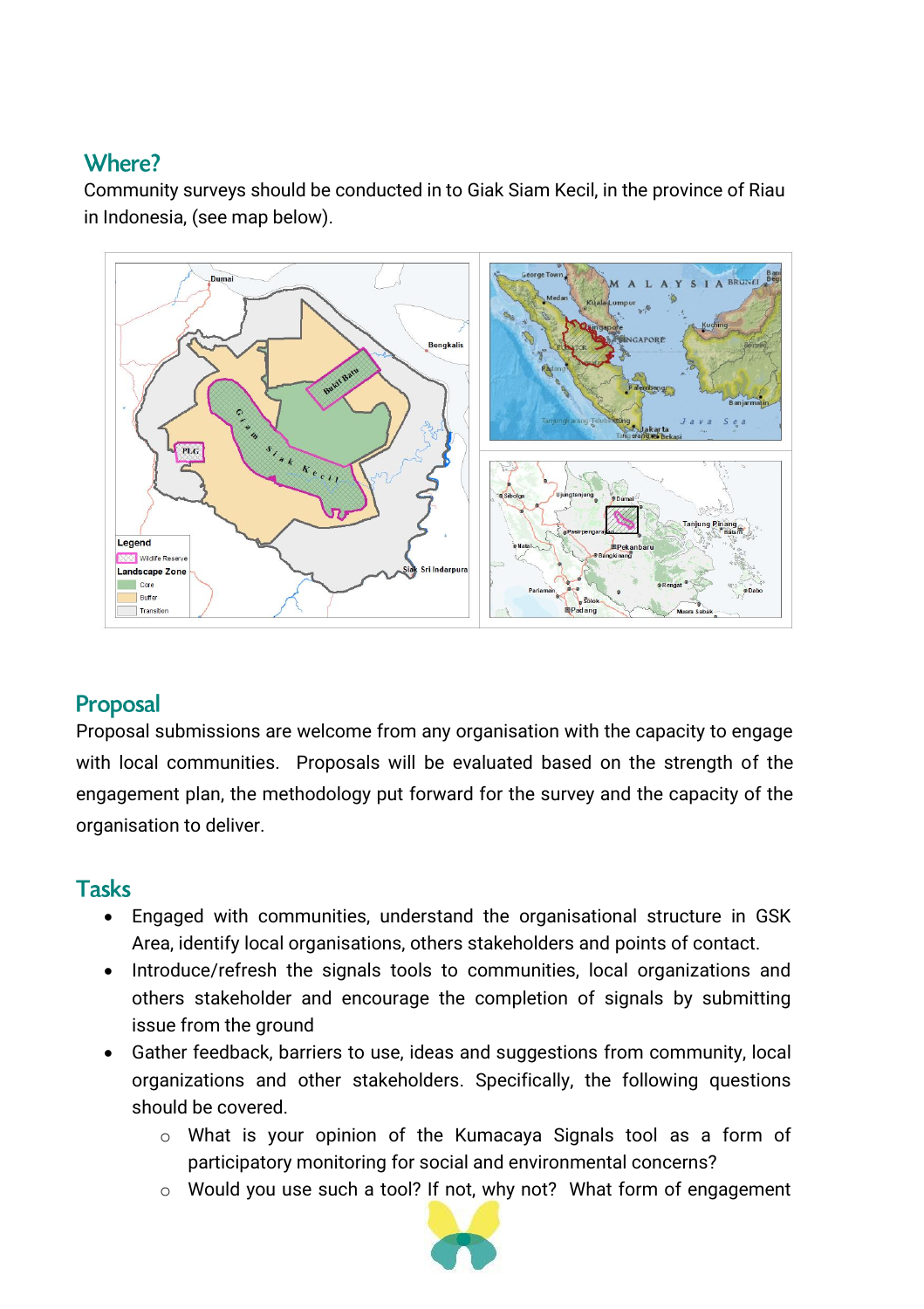would you prefer?

- o What if any do you see as the barriers to use?
- o What would encourage you to use the tool?
- o What topics, areas and concerns would you like to be able to report on?
- Feedback report to Kumacaya Earthworm should include quantitative data as well as qualitative comments.
- Introduce signal V2

### **Deliverables**

- Details of the communities engaged (including number of people interviewed)
- Explanation of the methodology for gathering feedback
- Report detailing feedback and recommendations from communities including point of contact at community level
- Recommendations for engagement with communities and other actors to encourage the use of the platform.
- Registered signals
- Feedback to community

#### Timeline 2021:

| <b>March 2021</b> | Call for proposals                                                                                                                                              |
|-------------------|-----------------------------------------------------------------------------------------------------------------------------------------------------------------|
| April - June 2021 | Organisations contracted, communities, local organizations<br>and other stakeholders identified & surveys complete, data<br>signals collecting                  |
| <b>June 2021</b>  | Reports submitted                                                                                                                                               |
| <b>June 2021</b>  | Webinar to present overview of findings, feedback & to<br>outline next steps to ambassador. Ambassadors are<br>expected to share the outcomes with communities. |

For any more information, please contact: [indonesia@kumacaya.org](mailto:indonesia@kumacaya.org)

----------Bahasa version here under-------------

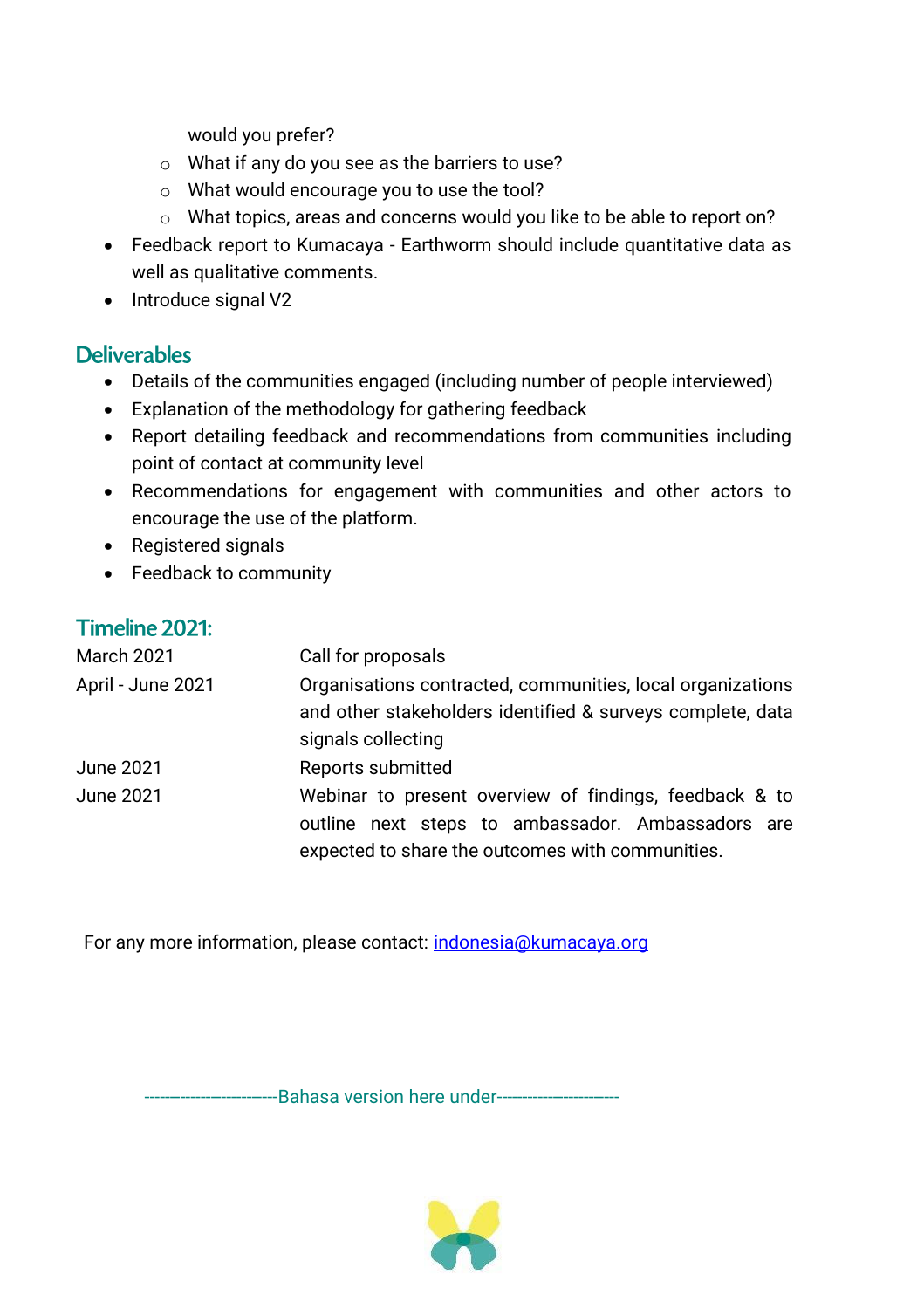## **PEMANTAUAN SIGNAL** Giak Siam Kecil, Provinsi Riau,, Indonesia Tahun 2021

Pada tahun2019, Kumacaya meluncurkan platform signal. Visi dari alat pemantauan ini adalah untuk memperkuat suara komunitas dan masyarakat sipil dan mengumpulkan informasi untuk membantu perusahaan internasional dalam menginformasikan dan memprioritaskan kegiatan Lingkungan dan Hak Asasi Manusia. Konsepnya adalah memungkinkan individu dan organisasi untuk melaporkan data (singnal) yang terkait dengan dampak positif dan negatif. Setiap individu dapat mengirim signal tentang topik lingkungan atau hak asasi manusia yang terkait dengan area tersebut. Ini membantu mengarahkan pekerjaan transformasi dengan memiliki pemahaman yang baik tentang masalah utama di lapangan, seperti yang terlihat oleh orang yang mengalaminya. Hingga saat ini, Kumacaya telah menerima lebih dari 2000 sinyal.

Inisiatif ini telah diujicobakan di 3 provinci yakni Riau, Kalimantan Timur dan Aceh, Indonesia. Seperti yang diujicobakan di Provinsi Aceh, sebagai bagian dari proses ini kami mencari umpan balik dari komunitas dan pengguna potensial pada platform, fungsinya, informasi yang dikumpulkannya dan bagaimana komunitas dapat dilibatkan dengan baik dalam proses ini.

Oleh karena itu, kami mencari CSO yang dapat terlibat dengan komunitas alokal di wilayah Giak Siam Kecil untuk melakukan survei, menjelaskan alat pemantuan dan mengumpulkan persepsi, keterbatasan, masukan, dan ide sekaligus mendorong penggunaan alat pemantauan Signal secara berkelanjutan oleh masyarakat.

## Apa itu signal?

Sinyal adalah pengisian formulir online yang melaporkan informasi tentang praktik lingkungan atau sosial baik positif atau negatif yang terjadi di sekitar Anda. Survei online tersedia di sini: [https://signal.kumacaya.org](https://signal.kumacaya.org/) Agar signal dianggap valid, diperlukan empat bagian informasi, yakni:

- 1. Titik GPS,
- 2. Topik / subjek,
- 3. Komoditas terkait dengan komoditas tertentu yang diproduksi di daerah tersebut,
- 4. Bukti: Rekaman gambar / suara

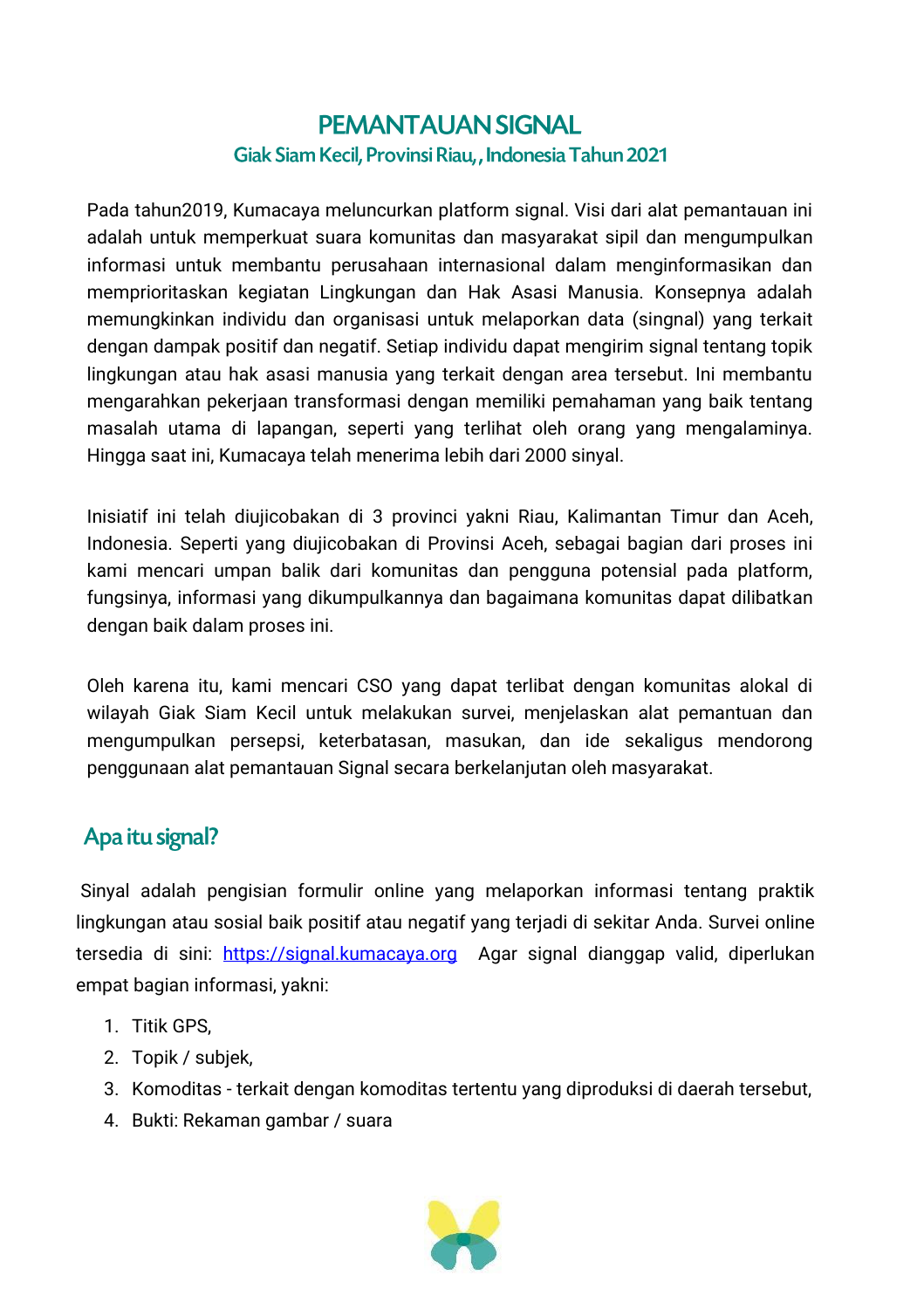# Topik & Rantai Pasokan apa?

Semua topik yang terkait dengan NDPE tetapi tidak terbatas pada. Di sini, di bawah daftar non- eksausif:

- Lingkungan: Deforestasi, perampasan tanah, polusi air, pengelolaan air, perusakan atau konservasi gambut.
- Kesejahteraan pekerja: hak pekerja, perumahan, kesehatan dan keselamatan, pekerja anak.
- Sosial: konflik tenurial, konflik antara manusia dan satwa liar, akses ke air.

Sinyal dapat dikaitkan dengan komoditas apa pun di daerah tersebut, yang termasuk tetapi tidak terbatas pada minyak sawit, pulp dan kertas, karet, pertambangan dan industri ekstraktif.

#### Dimana?

Survei masyarakat ini dilakukan di wilayah Giak Siam kecil, provinsi Indonesia (seperti terlihat pada peta):



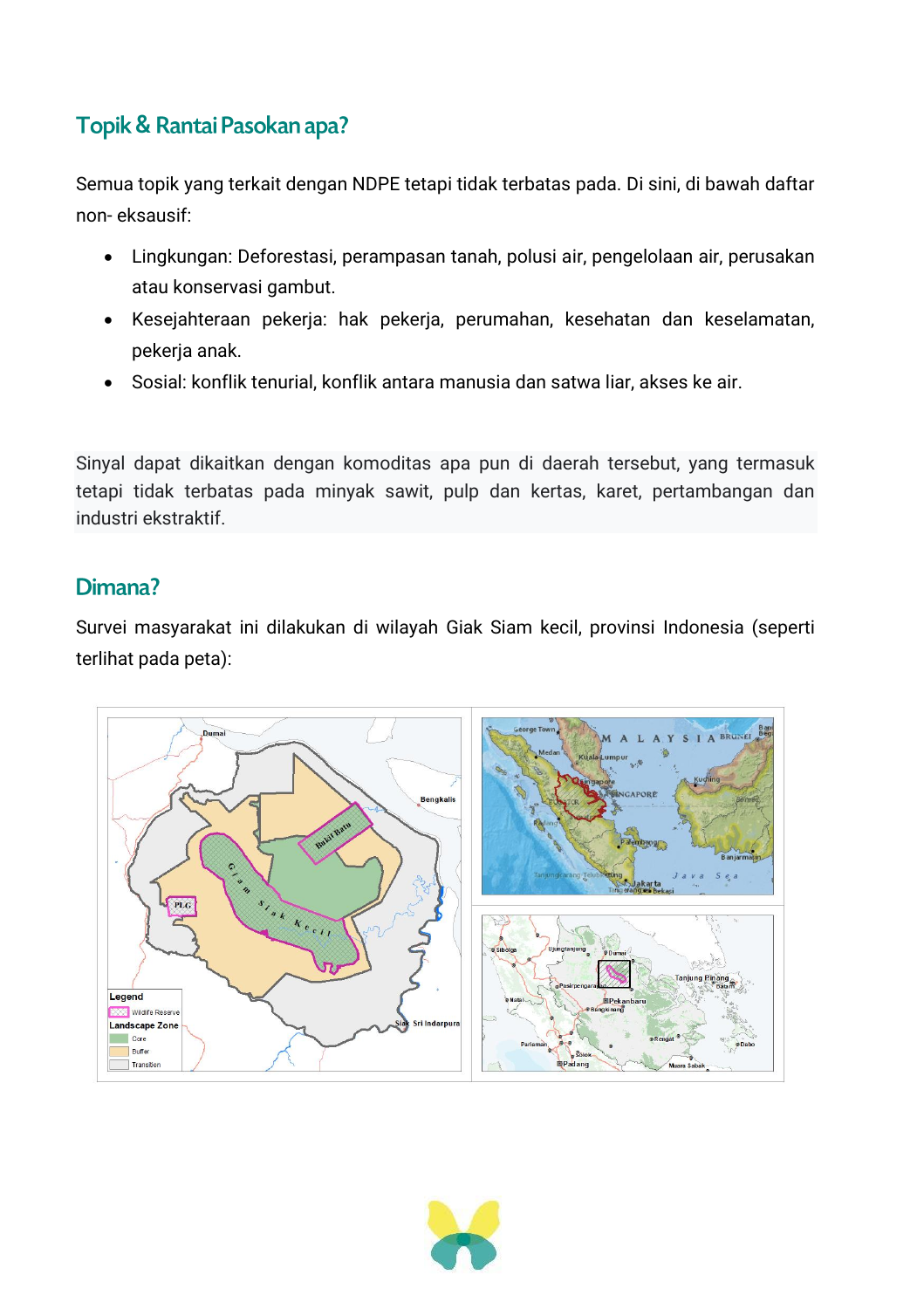### **Proposal**

Pengajuan proposal diterima dari organisasi mana pun yang memiliki kapasitas untuk terlibat dengan komunitas lokal. Proposal akan dievaluasi berdasarkan kekuatan rencana keterlibatan; Metodologi yang diajukan untuk survei dan kapasitas organisasi untuk menyampaikannya.

#### **Tugas**

- Terlibat dengan komunitas, memahami struktur organisasi masyarakat di wilayah Giak Siam Kecil, mengidentifikasi organisasi lokal ataupun pihak terkait lainnya dan kontak utamanya.
- Perkenalkan/mengingatkan kembali Alat pemantauan Signal, mengumpulkan umpan balik, hambatan dalam penggunaan, ide dan saran. Secara khusus, pertanyaan-pertanyaan berikut harus dibahas.
	- o Apa pendapat Anda tentang alat Pemantuan Signal Kumacaya sebagai bentuk pemantauan partisipatif untuk masalah sosial dan lingkungan?
	- o Apakah Anda akan menggunakan alat pemantauan seperti ini? Jika tidak, mengapa? Bentuk keterlibatan apa yang Anda pilih?
	- o Apakah ada yang Anda anggap sebagai penghalang untuk penggunaan alat pemantuan ini?
	- o Apa yang akan mendorong Anda untuk menggunakan alat pemantuan ini?
	- o Topik, wilayah, dan kekhawatiran apa yang ingin Anda laporkan?
- Laporan umpan balik untuk Earthworm harus mencakup data kuantitatif serta komentar kualitatif.
- Memperkenalkan signal V2

## **Deliverables**

- Rincian komunitas yang terlibat (termasuk jumlah orang yang diwawancarai)
- Penjelasan tentang metodologi untuk mengumpulkan umpan balik
- Laporan umpan balik yang terinci serta rekomendasi dari komunitas termasuk kontak utama di tingkat komunitas
- Rekomendasi mengenai pelibatan komunitas ataupun aktor lain dalam penggunaan alat pemantauan signal secara berkelanjutan
- Data signal yang dikirimkan
- Umpan balik kemasyarakat